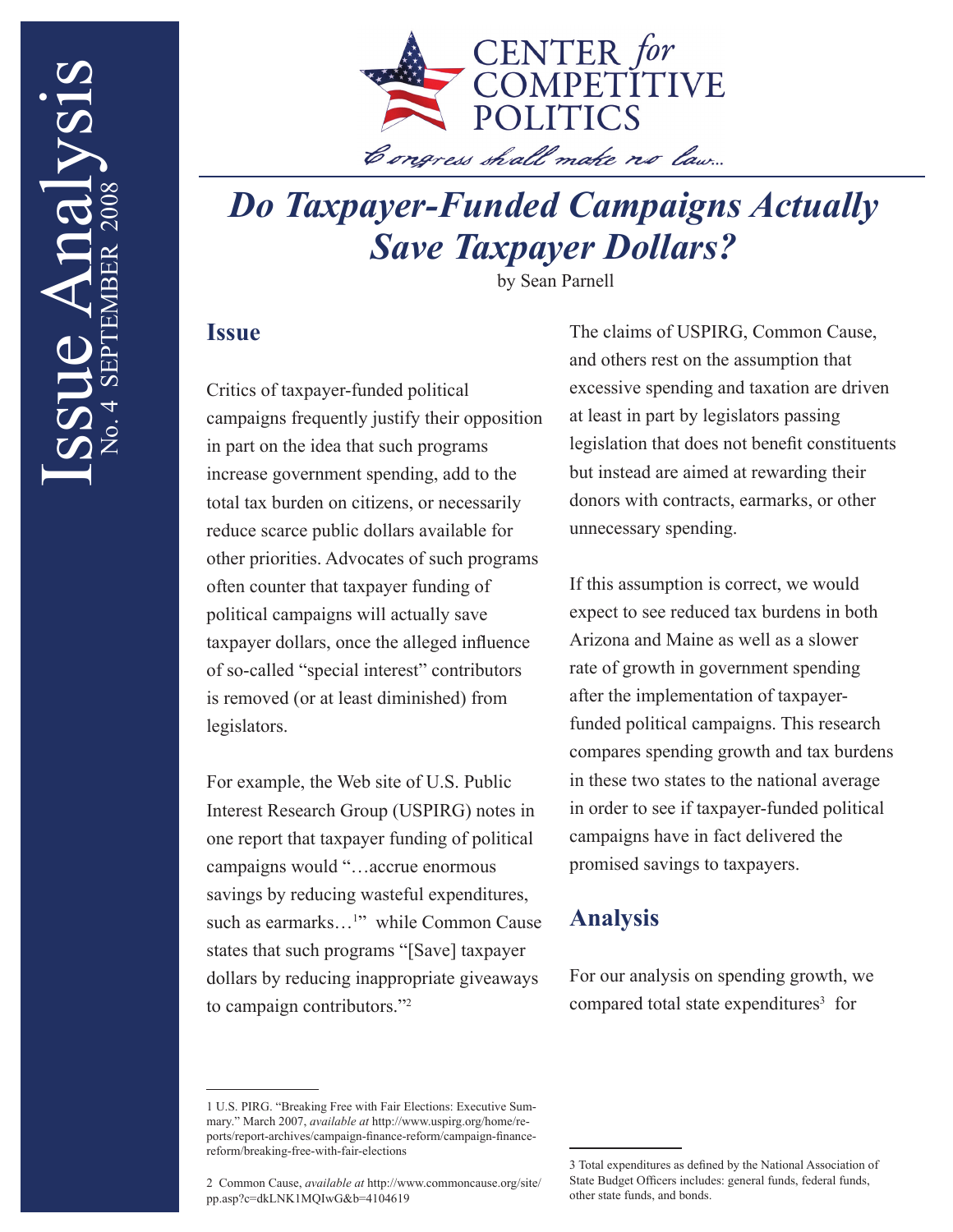

**Expenditures in Arizona and Maine grew slower than the national average before taxpayerfunded campaigns, and grew faster afterwards.**

fiscal years 1996-2001 with 2001-2006.<sup>4</sup> Comparing these budget periods allows us to examine expenditure growth approved by legislatures elected relying on traditional campaign funding to legislatures elected largely relying on taxpayer funding.<sup>5</sup>

Congress shall make no law...

In Arizona, spending grew from \$12.776 billion in FY 1996 to \$17.351 billion in FYI 2001, representing budget growth of 35.81%.6 Over that same period spending in Maine grew from \$3.906 billion to \$5.269 billion, an increase of 34.90%.<sup>7</sup> Expenditure growth in both states was lower than the national average of 36.46% between FY 1996 and 2001.<sup>8</sup>

After enactment of taxpayer-funded political campaigns, expenditure growth in both states exceeded that of the rest

of the nation. 9 By FY 2006, Arizona's expenditures totaled \$25.376 billion, an increase of 46.25% over the 2001 budget.<sup>10</sup> Maine's spending grew at almost exactly the same rate as before, rising 34.75% to \$7.100 billion by FY 2006.<sup>11</sup> At the same time Arizona's spending growth increased dramatically and Maine's remained constant, however, the national average for state spending growth fell to  $30.81\%$ .<sup>12</sup>

The total tax burden on residents in both states has also increased since implementation of taxpayer funded political campaigns. In Arizona the burden rose from an average of 10.35% of income in the years 1996 – 2001 to approximately 10.40% in the years after.<sup>13</sup> Between 2002 and 2007 Maine's tax burden averaged 13.35%, compared to 13.17% in the six years before taxpayer funding of political campaigns. 14

11 See id.

<sup>4 2001</sup> is included as the end point for the first period under "traditional" campaign financing and the beginning point for the second period under taxpayer funding in order to allow the 2001 budget to serve as baseline "year zero" for growth under "clean elections."

<sup>5</sup> For the purpose of this analysis, we assume that the legislatures seated in January 2001 made only minimal budgetary changes to the fiscal 2001 budget, which concluded on June 30 2001.

<sup>6</sup> National Association of State Budget Officers, *1997 State Expenditure Report*, Table 1, published May 1998, *available at* http:// www.nasbo.org/Publications/PDFs/1997exprpt.PDF, and *2001 State Expenditure Report*, Table 1, published Summer 2002, available at http://www.nasbo.org/Publications/PDFs/nasbo2001exrep. pdf. Calculations by author.

<sup>7</sup> See id.

<sup>8</sup> See id.

<sup>9</sup> Population growth in both states was essentially identical over both periods studied, and do not explain the increased spending growth relative to other states. Arizona population grew 15.57% between 1996 and 2001 and by 16.31% between 2001 and 2006, while Maine population expanded 2.87% in the earlier period and by 2.34% in the period after taxpayer-funded campaigns began. Author's calculations, based on the U.S. Census Bureau's annual population estimates available at: http://www.census.gov/popest/ states/

<sup>10</sup> National Association of State Budget Officers, *2006 State Expenditure Report,* Table 1, published Fall 2007, *available at* http:// www.nasbo.org/Publications/PDFs/fy2006er.pdf. Calculations by author.

<sup>12</sup> See id.

<sup>13</sup> Author calculations based on information *available at:* http:// www.taxfoundation.org/taxdata/show/441.html

<sup>14</sup> Author calculations based on information available at: http:// www.taxfoundation.org/taxdata/show/458.html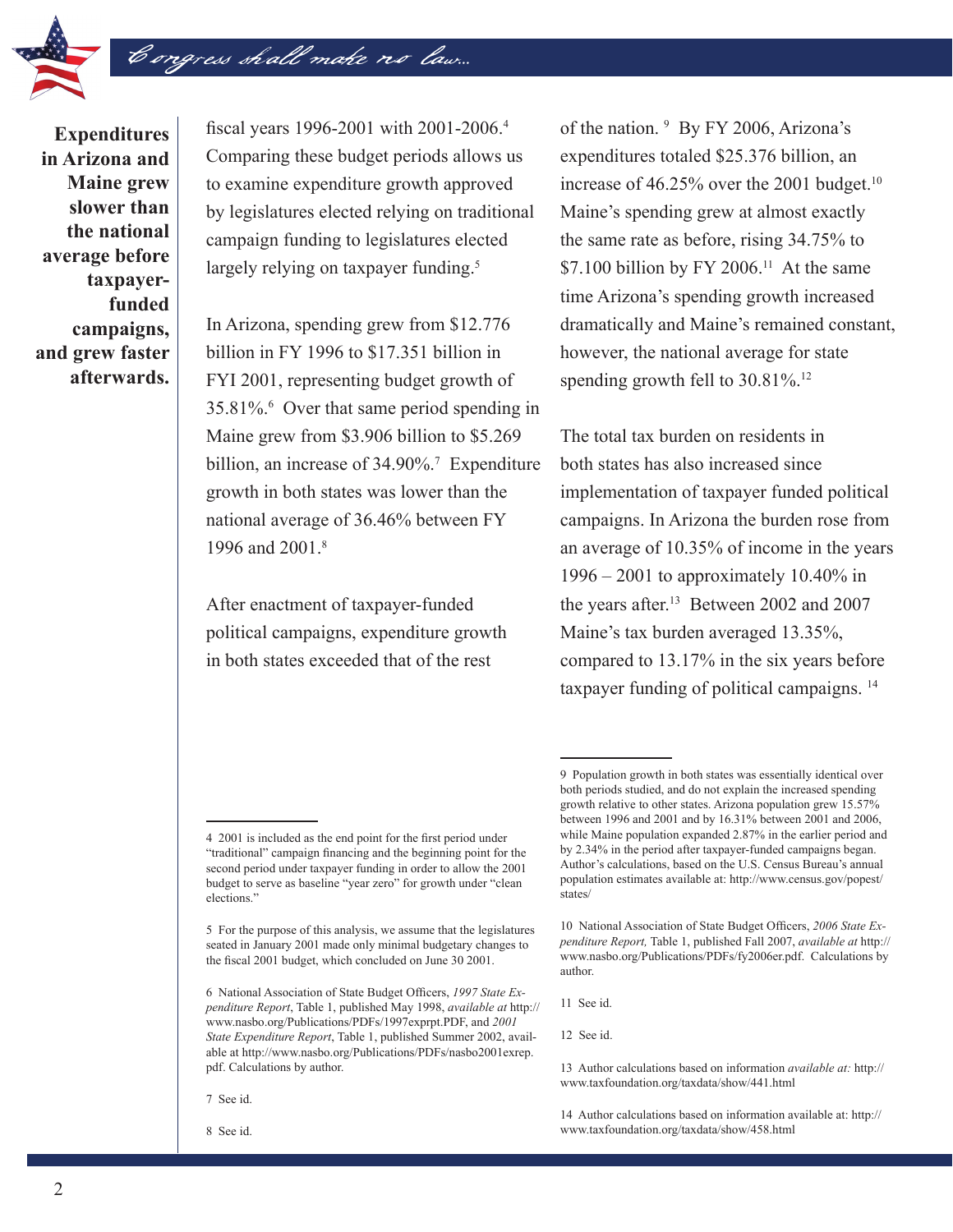#### Spending Growth in Arizona and Maine, 2001 - 2006



Arizona's tax burden, which was slightly below the national average of 10.48% between 1996 and 2001, remained slightly under the national average of 10.67% between 2002 and 2007.15 Maine, previously a relatively high-tax state, continued to take a much higher percentage of citizens' income after adopting taxpayer-funded political campaigns, and the state's 2007 tax burden of 14% represents an all time high for residents of the Pine Tree State.<sup>16</sup>

## **Conclusion**

Both Arizona and Maine had belowaverage spending growth before taxpayerfunded campaigns were enacted. Once

legislators began relying upon taxpayer dollars to fund their political campaigns, both states' spending grew at a faster rate than the national average. Arizona citizens continued to enjoy a slightly-below-average tax burden and Maine citizens continued to bear one of the highest tax burdens in the nation after adoption of taxpayer-funded campaigns.

Based on the actual experience of the two states that have such programs, there is no evidence to support the claim that replacing private, voluntary contributions to candidates with public funds will lead to savings for taxpayers, either in the form of reduced spending or lower tax burdens.

**Maine's tax burden reached an all-time high in 2007**

<sup>15</sup> See id at note 13.

<sup>16</sup> See id at note 14.